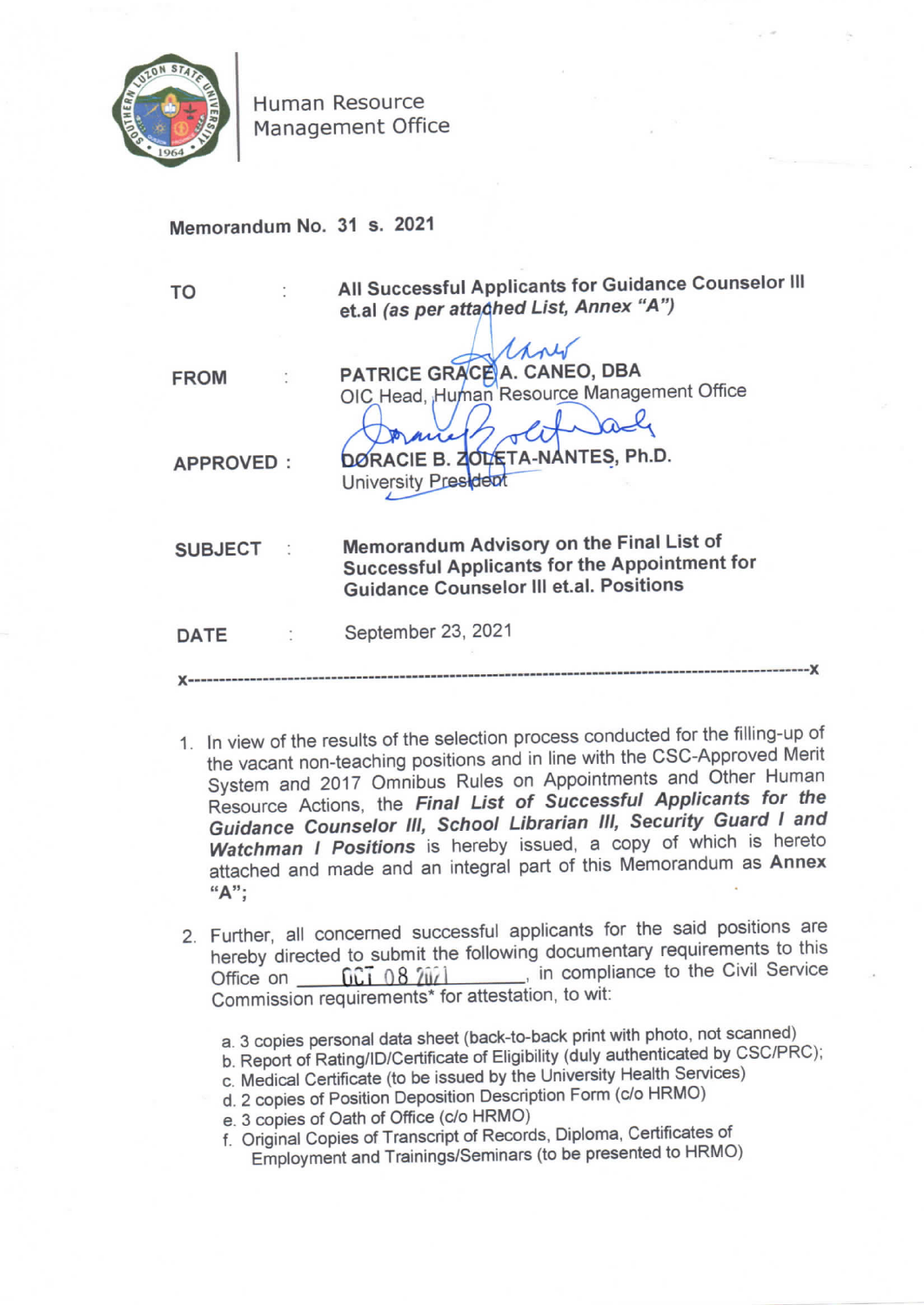

Human Resource Management Office

\*Complete and detailed checklist of requirements will be forwarded by the HRMO to each Of the successful applicant.

- 3. Furthermore, it is hereby advised that the University reserves the right not to issue and process appointment for failure of the successful applicant to submit any of the aforementioned documentary requirements;
- 4. Moreover, it is advised that the appointments to be issued to the successful applicants shall be subject to confirmation of the University's Board of Regents;
- 5. Moreover additionally, the schedule of Oathtaking will be announced in a separate advisory.
- 6. For information and strict compliance.

Anyone who feels aggrieved or would like to be clarified regarding this Nlemorandum Advisory may forward their inquiry/complaint in writing through the HRMO within fifteen (15) days from posting of this Memorandum Advisory.